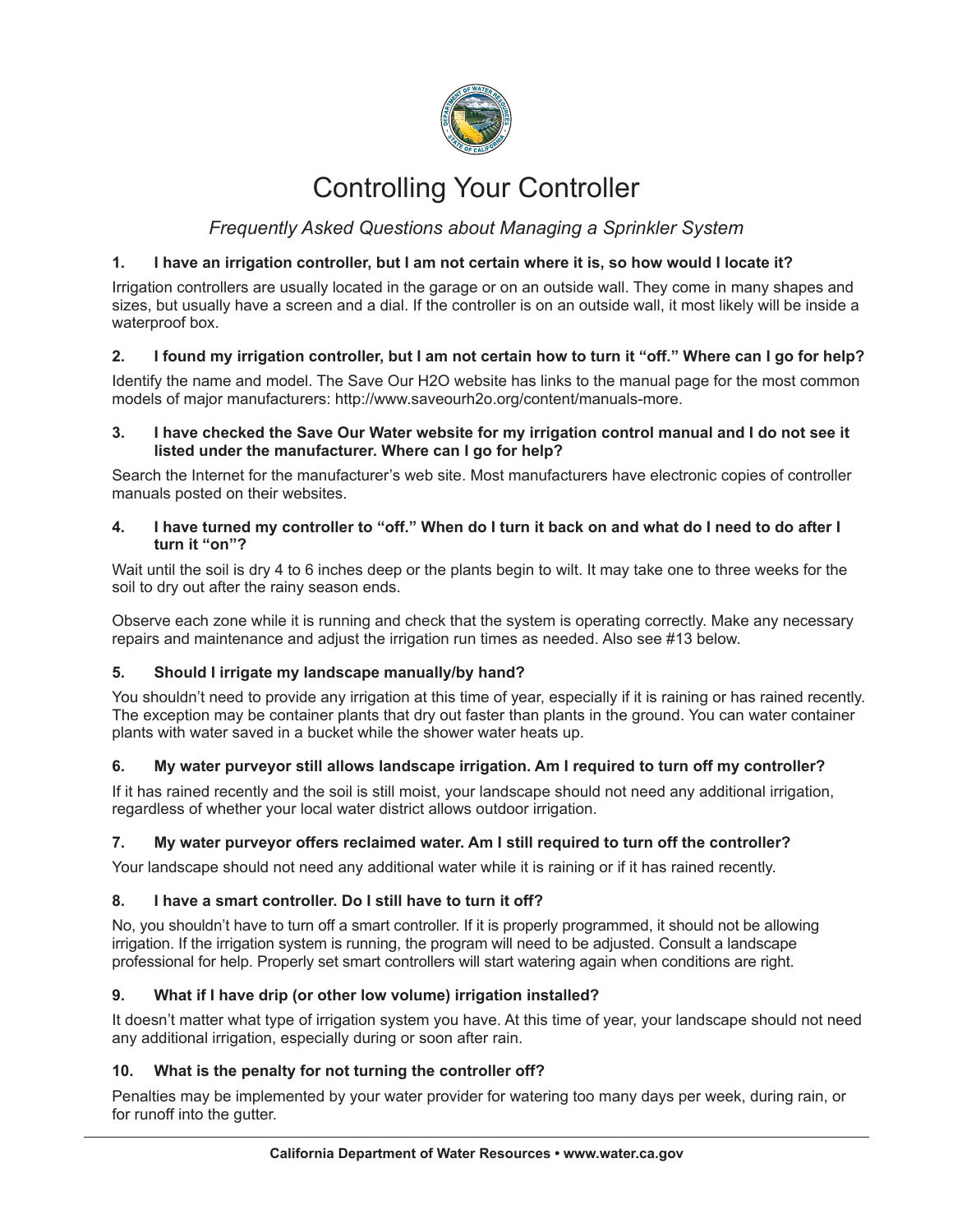# **11. If I own a rental property, who is penalized for violations – the renters or me?**

Responsibility for the controller and irrigation system is settled by the renter and property owner. Usually the water supplier will penalize the account holder for water waste violations.

# **12. How do I report violations?**

Contact your water provider. There may be a tip line on the provider website. Most providers will work with property owner to fix a sprinkler system problem before imposing penalties.

#### **13. How do I adjust the irrigation frequency and irrigation time for my controller, and what should be the settings?**

To encourage deep rooting and more efficient use of water, allow soil to dry out to the depth of the root zone before irrigating again. Think of the root zone as an imaginary planter box filled with soil and plant roots. During the early spring and fall, the root zone may stay moist one to three weeks, depending on the weather.

Irrigation run times should be long enough to rewet the root zone without having water run off. On some soils, in some circumstances, the run times may have to cycle on and off to provide enough time for the water to soak into the soil. Do this by breaking up the run times. For example, instead of watering 10 minutes one time, water three minutes three times, with a 60-minute break between cycles.

Be sure to check to see if the previous run times were set appropriately for the specific landscape. The irrigation system and schedule should be checked and observed on a regular basis to ensure the system is operating correctly and that the correct amount of water is being applied without runoff. Check your water provider's website for an irrigation schedule based on plant types and the seasons.

#### **14. I see that my irrigation controller has different zones and I am not certain if the irrigation times are too long or too short. How do I find out how to set the duration and frequency for each zone or station?**

The best way is to run the system manually and observe what happens. Watch as each zone runs to make sure there are no broken heads or clogged emitters. Enough water should be applied to each zone to thoroughly soak the root zone. Avoid excessive run times that lead to runoff. After each zone is run, check the soil with a soil probe, large screwdriver or a trowel to make sure enough water was applied to wet the entire root zone.

#### **15. I think that I have the correct durations programmed for the irrigation stations, but I get a lot of runoff. What should I do?**

If too much water is being applied and runoff occurs, shorten that zone's run time. If parts of the root zone remain dry, then program several start times to provide enough water. Again, be careful to avoid adding too much time and causing runoff. For example, if runoff occurs after only five minutes, set the program for five minutes. Then program two, three, or more start times an hour apart to provide enough irrigation to wet the soil to the desired depth. Some controllers have this feature, called "cycle/soak."

# **16. What should be the proper settings for my controller?**

There is no single proper setting for a controller. Settings depend on the plant type and age, the local climate, soil type, slopes, and the output rate of the irrigation system. For example, spray heads put out water quickly like a shower head, while drip irrigation may take hours to put out a few gallons.

# **17. How can I tell when it is time to irrigate?**

If the plants are starting to wilt, it is probably time to irrigate, but it's a good idea to get to know the soil conditions at different moisture levels. Use a small trowel to dig down four to six inches, grab a small handful of soil and squeeze it. If the soil feels wet, continue to leave the controller off and check the soil again in four to five days. If the soil feels dry, turn the controller back on. During the early spring, run the controller on manual mode with run times long enough to soak soil while avoiding runoff.

# **18. How do I check the depth of soil wetting?**

You can use a trowel or a long screwdriver. Insert it straight into the soil. It will enter moist soil easily, but it will become more difficult to push deeper where the soil is dry. A soil probe is the best way to check, but they